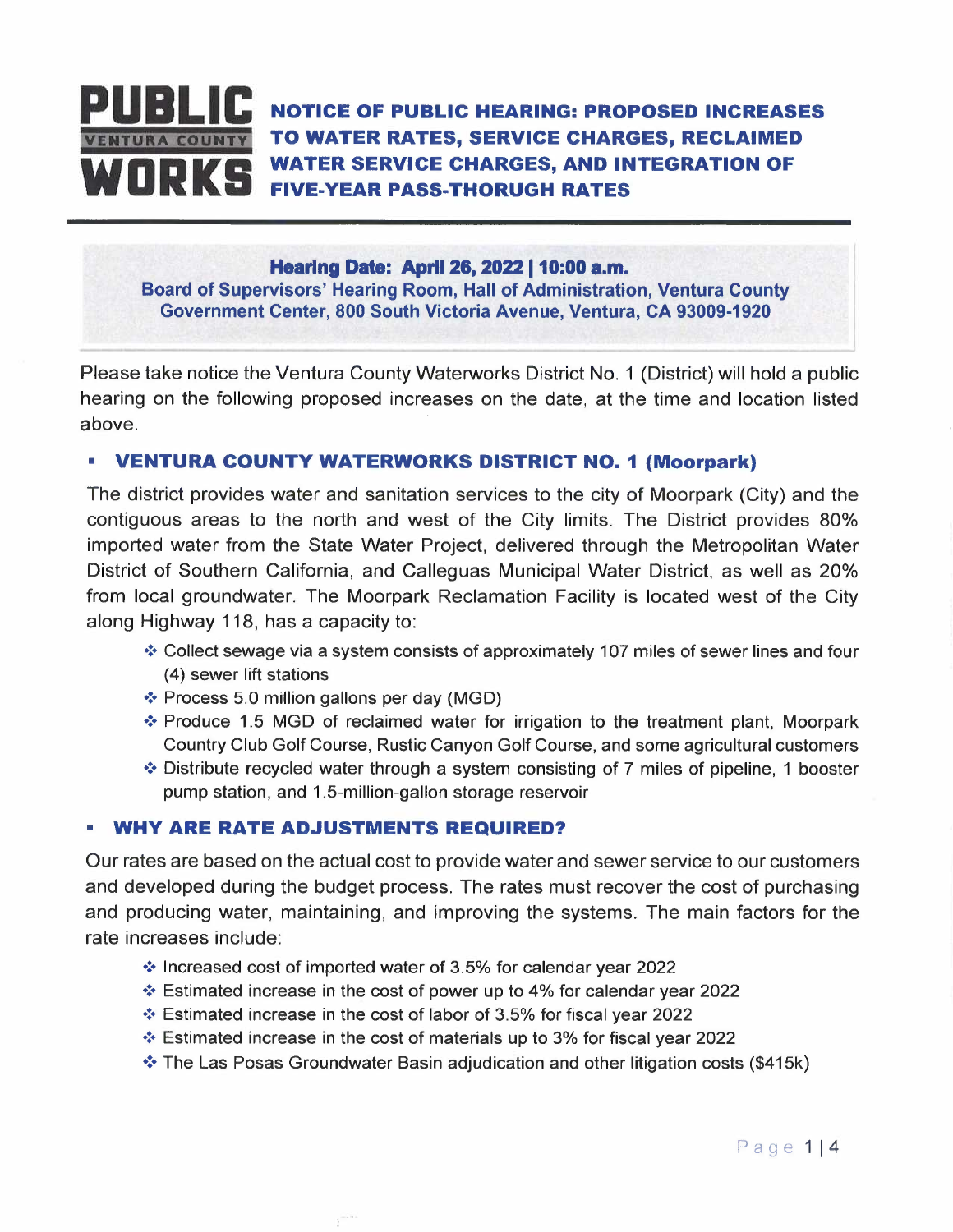# **• WHAT DO THE WATER RATES PAY FOR?**



# **• WHAT ARE THE CURRENT AND PROPOSED WATER RATES?**

Effective beginning on the next regularly scheduled meter reading and billing cycle on or after July 1, 2022. Effective for five future years starting January 1, 2023, a pass-through of Calleguas Municipal Water District rates, per Government Code 53756, with notice of passthrough adjustments not less than 30 days before the effective date. The proposed rates will be no higher than shown.

|                                                   |                             | <b>Potable Water Commodity Rates</b> |                        |
|---------------------------------------------------|-----------------------------|--------------------------------------|------------------------|
| <b>Residential</b><br><b>28-day Billing Cycle</b> |                             | <b>Current Rates</b>                 | <b>Proposed Rates</b>  |
|                                                   |                             |                                      |                        |
| <b>Tier 2</b>                                     | $9.34 - 23.33$ HCF          | \$4.72                               | \$4.89                 |
| <b>Tier 3</b>                                     | >23.34 HCF                  | \$5.42                               | \$5.61                 |
|                                                   | <b>35-day Billing Cycle</b> |                                      |                        |
| <b>Tier 1</b>                                     | $0 - 11.67$ HCF             | \$3.95                               | \$4.09                 |
| <b>Tier 2</b>                                     | $11.68 - 29.17$ HCF         | \$4.72                               | \$4.89                 |
| <b>Tier 3</b>                                     | <b>&gt;29.18 HCF</b>        | \$5.42                               | \$5.61                 |
| <b>Agricultural</b>                               |                             | \$4.09 (\$1,781.60/AF)               | \$4.49 (\$1,955.84/AF) |
| <b>Commercial</b>                                 |                             | \$4.52                               | \$4.68                 |
| w<br><b>Industrial</b>                            |                             | \$4.25                               | \$4.40                 |
| <b>Institutional</b>                              |                             | \$5.08                               | \$5.26                 |
| <b>Multi-Family Residential</b>                   |                             | \$4.18                               | \$4.33                 |
| <b>Non-Tiered Residential</b>                     |                             | \$4.84                               | \$5.01                 |
| <b>Temporary Construction</b>                     |                             | \$6.44                               | \$6.67                 |

Page 214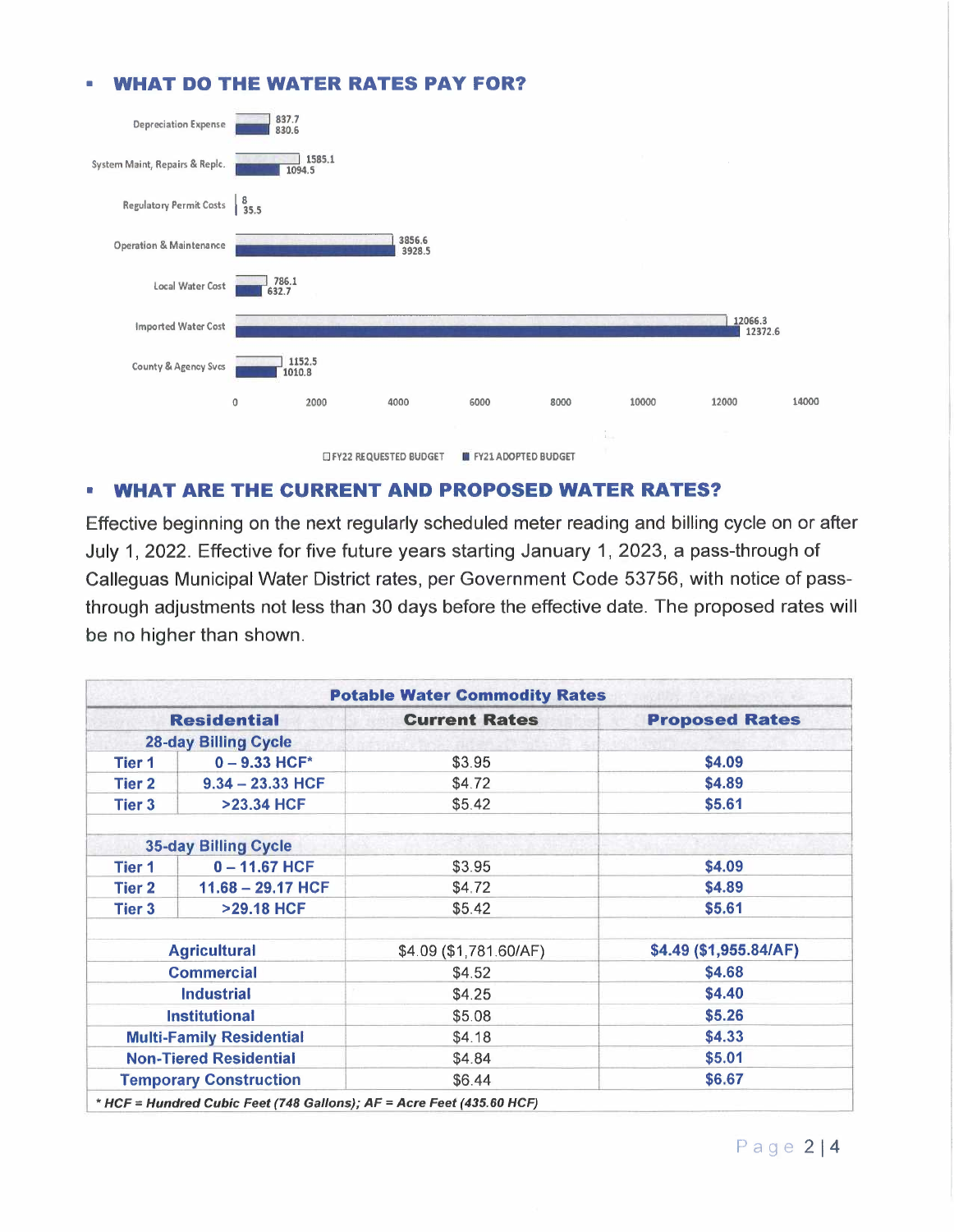|                   | <b>Potable Water Monthly Service Charges - Meters</b>    |                       |
|-------------------|----------------------------------------------------------|-----------------------|
| <b>Meter Size</b> | <b>Current Rates</b>                                     | <b>Proposed Rates</b> |
| $3/4$ -inch       | \$14.02                                                  | \$14.51               |
| 1-inch            | \$18.91                                                  | \$19.57               |
| 1 1/2-inch        | \$31.10                                                  | \$32.19               |
| $2$ -inch         | \$45.73                                                  | \$47.33               |
| 3-inch            | \$92.05                                                  | \$95.27               |
| 4-inch            | \$160.32                                                 | \$165.93              |
| 6-inch            | \$323.71                                                 | \$335.04              |
|                   | <b>Potable Water Monthly Service Charges - Fire Line</b> |                       |
| <b>Meter Size</b> | <b>Current Rates</b>                                     | <b>Proposed Rates</b> |
| 2-inch            | \$9.18                                                   | \$9.50                |
| 3-inch            | \$13.86                                                  | \$14.35               |
| 4-inch            | \$21.93                                                  | \$22.70               |
| 6-inch            | \$50.95                                                  | \$52.73               |
| 8-inch            | \$101.01                                                 | \$104.55              |
| 10-inch           | \$176.27                                                 | \$182.44              |
| $20$ -inch        | \$1056.29                                                | \$1093.26             |

*NOTE: Water used through private fire services will be charged at the temporary construction water rate* 

## **• HOW MUCH WILL MY BILL CHANGE?**

To assist you in determining the impact of the proposed rates, a bill calculator is available at https://www.vcpublicworks.org/wsd/ratesandcharges/



D FY22 Requested Budget ■ FY21 Adopted Budget

**Water and Sanitation Department, 6767 Spring Road, P.O. Box 250, Moorpark CA 93020-0250 Phone: (805) 378-3000** & **Email: WSCS@ventura.org**